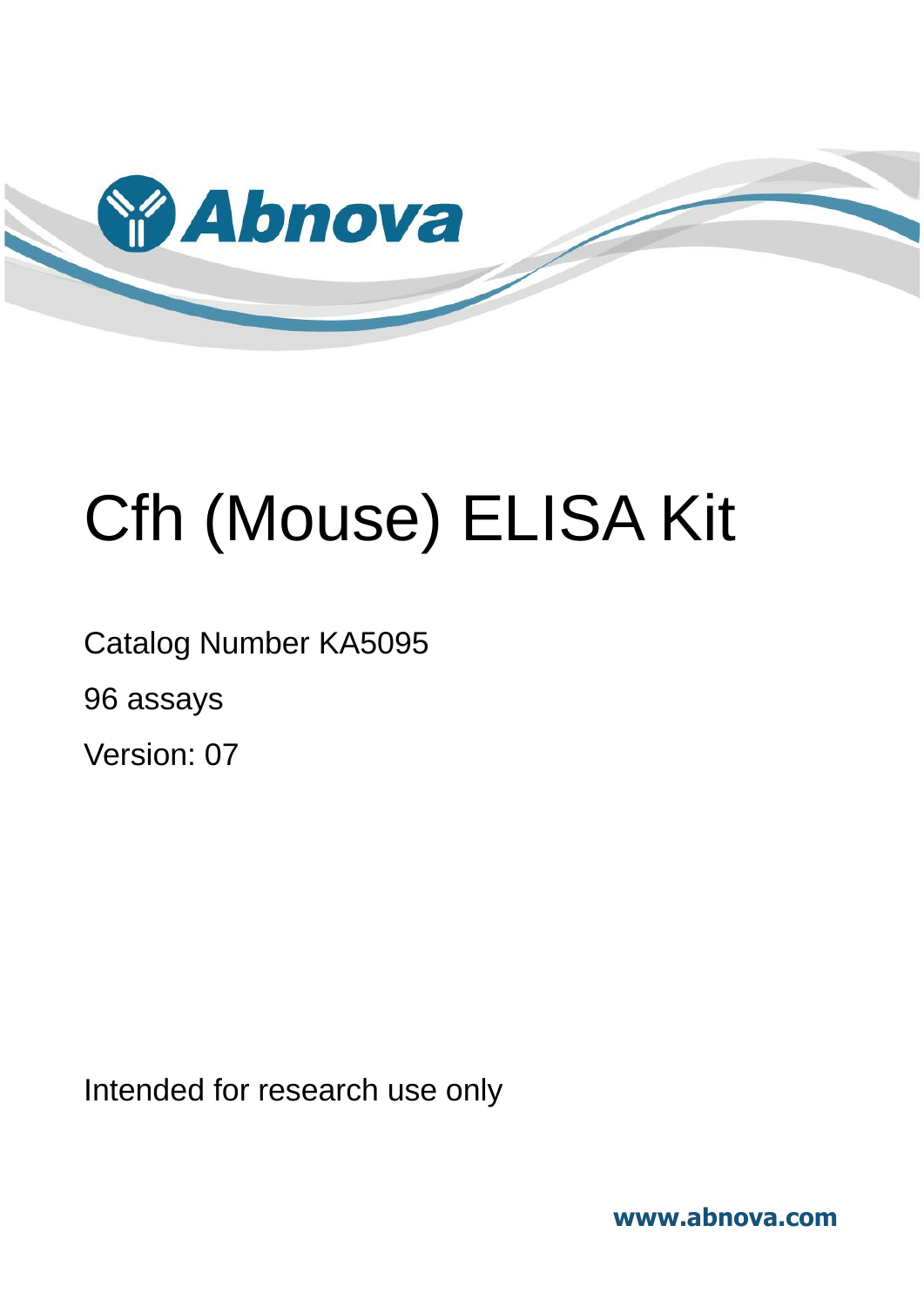

# **Table of Contents**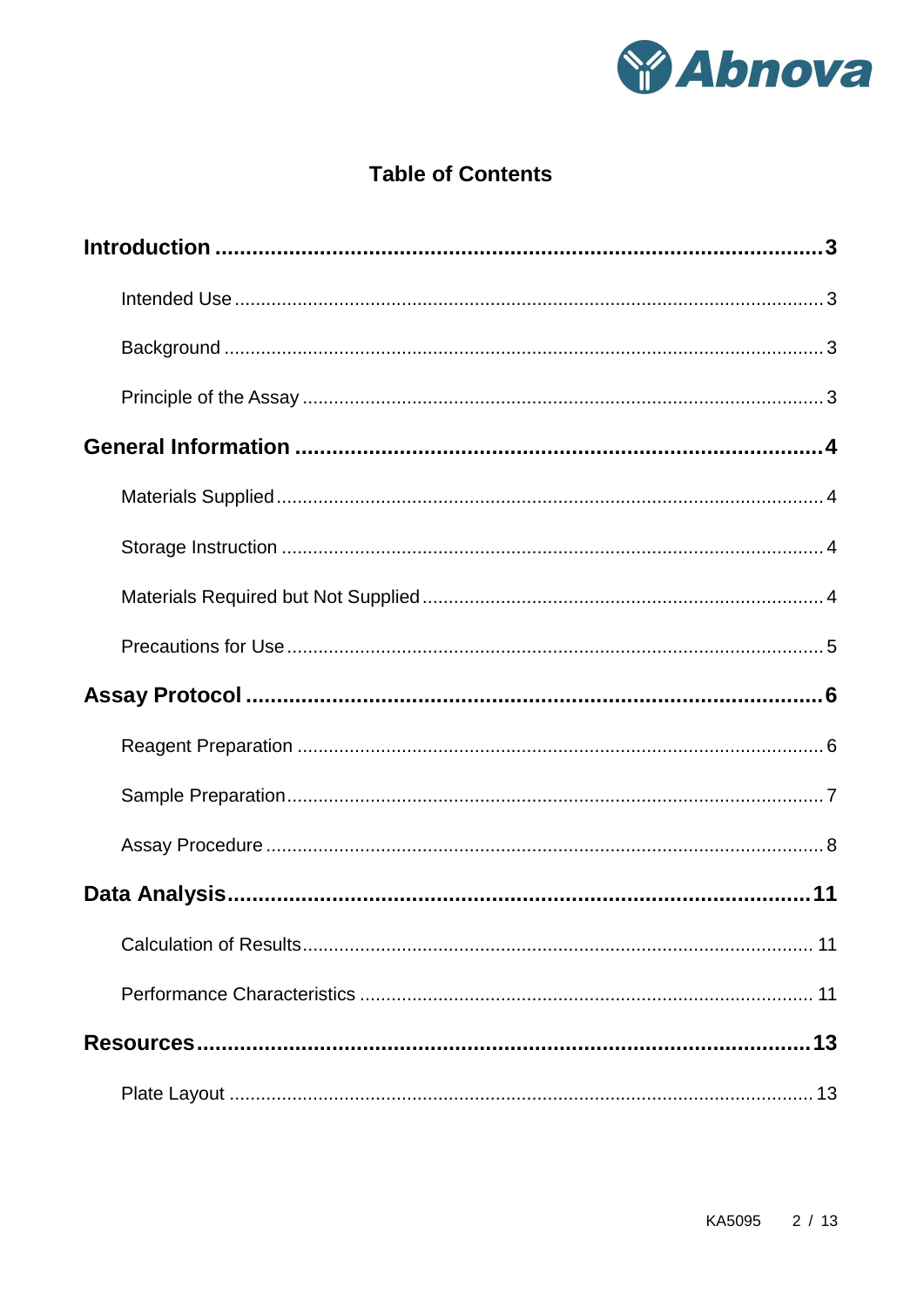

### <span id="page-2-1"></span><span id="page-2-0"></span>**Introduction**

#### **Intended Use**

For the quantitation of Mouse Cfh concentrations in cell culture supernatants, cell lysates, serum and plasma (heparin, EDTA).

#### <span id="page-2-2"></span>**Background**

Complement factor H (CFH), originally known as beta-1H globulin, is a serum glycoprotein that regulates the function of the alternative complement pathway in fluid phase and on cellular surfaces. It binds to C3b, accelerates the decay of the alternative pathway convertase C3bBb, and also acts as a cofactor for complement factor I, another C3b inhibitor. The CFH gene is located on chromosome 1q32-q32.1 within a cluster of genes encoding the regulatory complement components of the activation of C3 (RCA for 'regulators of complement activation'). This gene cluster includes decay-accelerating factor (DAF), C4-binding protein (C4BPA and C4BPB), and the factor H-related genes CFHR1, CFHR2, CFHR3, CFHR4, and CFHR5, among others. The gene family has arisen by multiple duplication events.

#### <span id="page-2-3"></span>**Principle of the Assay**

The Cfh (Mouse) ELISA Kit The Boster Picokine™ Mouse Cfh Pre-Coated ELISA (Enzyme-Linked Immunosorbent Assay) kit is a solid-phase immunoassay specially designed to measure Mouse Cfh with a 96-well strip plate that is pre-coated with antibody specific for Cfh. The detection antibody is a biotinylated antibody specific for Cfh. The capture antibody is monoclonal antibody from rat and the detection antibody is polyclonal antibody from goat. The kit contains recombinant Mouse Cfh with immunogen: Expression system for standard: NS0; Immunogen sequence: S875-V1252. The kit is analytically validated with ready-to-use reagents.

To measure Mouse Cfh, add standards and samples to the wells, then add the biotinylated detection antibody. Wash the wells with PBS or TBS buffer, and add Avidin-Biotin-Peroxidase Complex (ABC-HRP). Wash away the unbounded ABC-HRP with PBS or TBS buffer and add TMB. TMB is an HRP substrate and will be catalyzed to produce a blue color product, which changes into yellow after adding the acidic stop solution. The absorbance of the yellow product at 450 nm is linearly proportional to Mouse Cfh in the sample. Read the absorbance of the yellow product in each well using a plate reader, and benchmark the sample wells' readings against the standard curve to determine the concentration of Mouse Cfh in the sample. Uniprot ID: P06909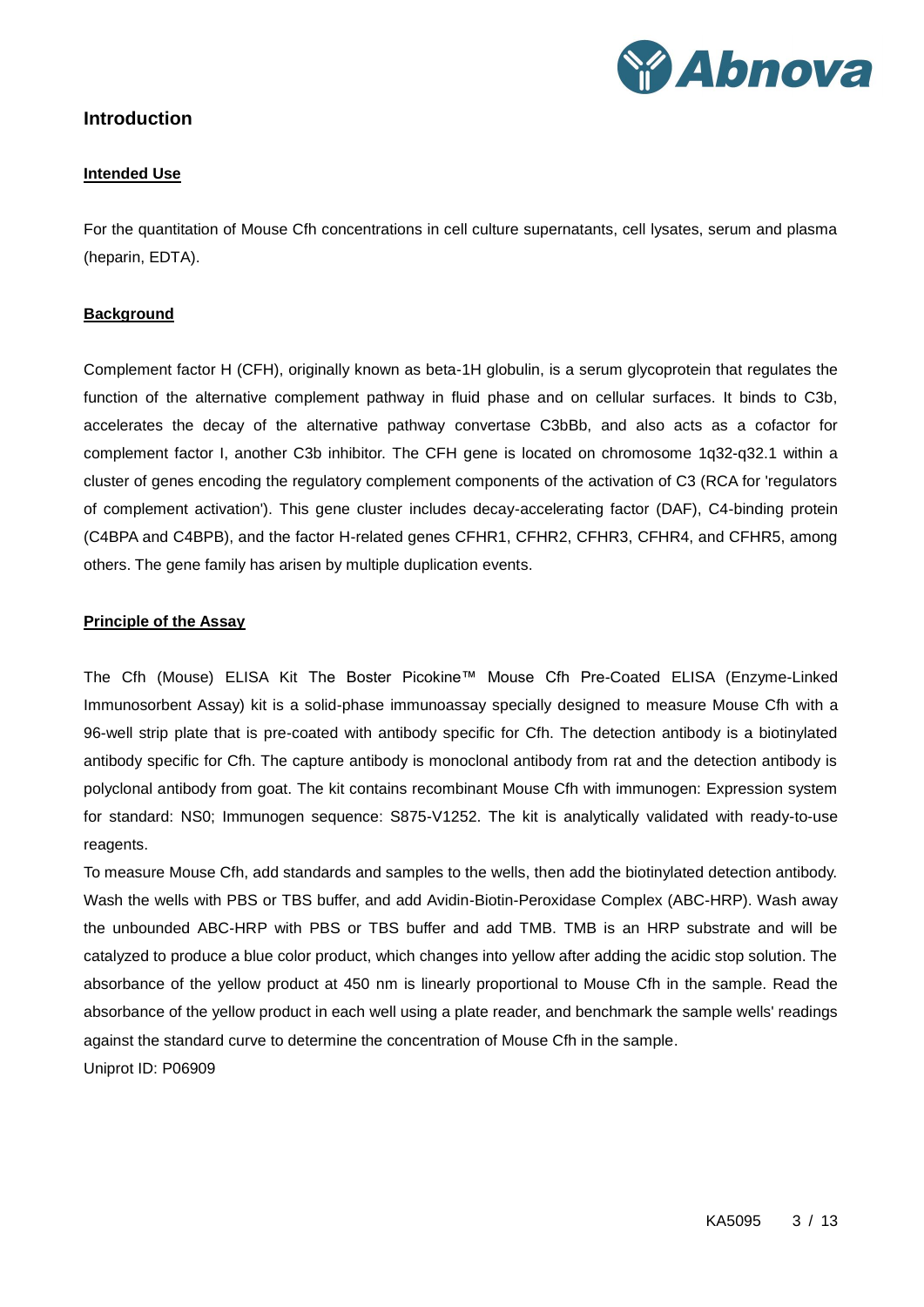

# <span id="page-3-1"></span><span id="page-3-0"></span>**General Information**

#### **Materials Supplied**

List of component

| Component                                      | Amount               | Storage of opened/reconstituted material         |
|------------------------------------------------|----------------------|--------------------------------------------------|
| Anti-Mouse<br>Cfh.<br>Pre-coated 96-well Strip | 12 strips of 8 wells | Return unused wells to the foil pouch.           |
| Microplate                                     |                      | Reseal along entire edge of zip-seal. May        |
|                                                |                      | be stored for up to 1 month at $4^{\circ}$ C     |
|                                                |                      | provided this is within the expiration date      |
|                                                |                      | of the kit.                                      |
| Mouse Cfh Standard                             | 100 ng/tube $x$ 2    | Discard the Cfh stock solution after 12          |
|                                                |                      | hours at 4°C. May be stored at -20°C for         |
|                                                |                      | 48 hours.                                        |
| Mouse Cfh Biotinylated antibody (100x)         | $100 \mu L$          | May be stored for up to 1 month at $4^{\circ}$ C |
| Avidin-Biotin-Peroxidase Complex (100x)        | $100 \mu L$          | provided this is within the expiration date      |
| Sample Diluent                                 | 30 mL                | of the kit.                                      |
| <b>Antibody Diluent</b>                        | 12 mL                |                                                  |
| Avidin-Biotin-Peroxidase Diluent               | 12 mL                |                                                  |
| Color Developing Reagent (TMB)                 | $10 \text{ mL}$      |                                                  |
| <b>Stop Solution</b>                           | $10 \text{ mL}$      |                                                  |
| Wash Buffer (25x)                              | 20 mL                |                                                  |
| <b>Plate Sealers</b>                           | 4 slides             |                                                  |

#### <span id="page-3-2"></span>**Storage Instruction**

<span id="page-3-3"></span>Store at 4°C for 6 months, at -20°C for 12 months. Avoid multiple freeze-thaw cycles.

#### **Materials Required but Not Supplied**

- $\checkmark$  Microplate Reader capable of reading absorbance at 450 nm.
- $\checkmark$  Automated plate washer (optional)
- $\checkmark$  Pipettes and pipette tips capable of precisely dispensing 0.5  $\mu$ L through 1 mL volumes of aqueous solutions.
- $\checkmark$  Multichannel pipettes are recommended for large amount of samples.
- $\checkmark$  Deionized or distilled water.
- $\checkmark$  500 mL graduated cylinders.
- $\checkmark$  Test tubes for dilution.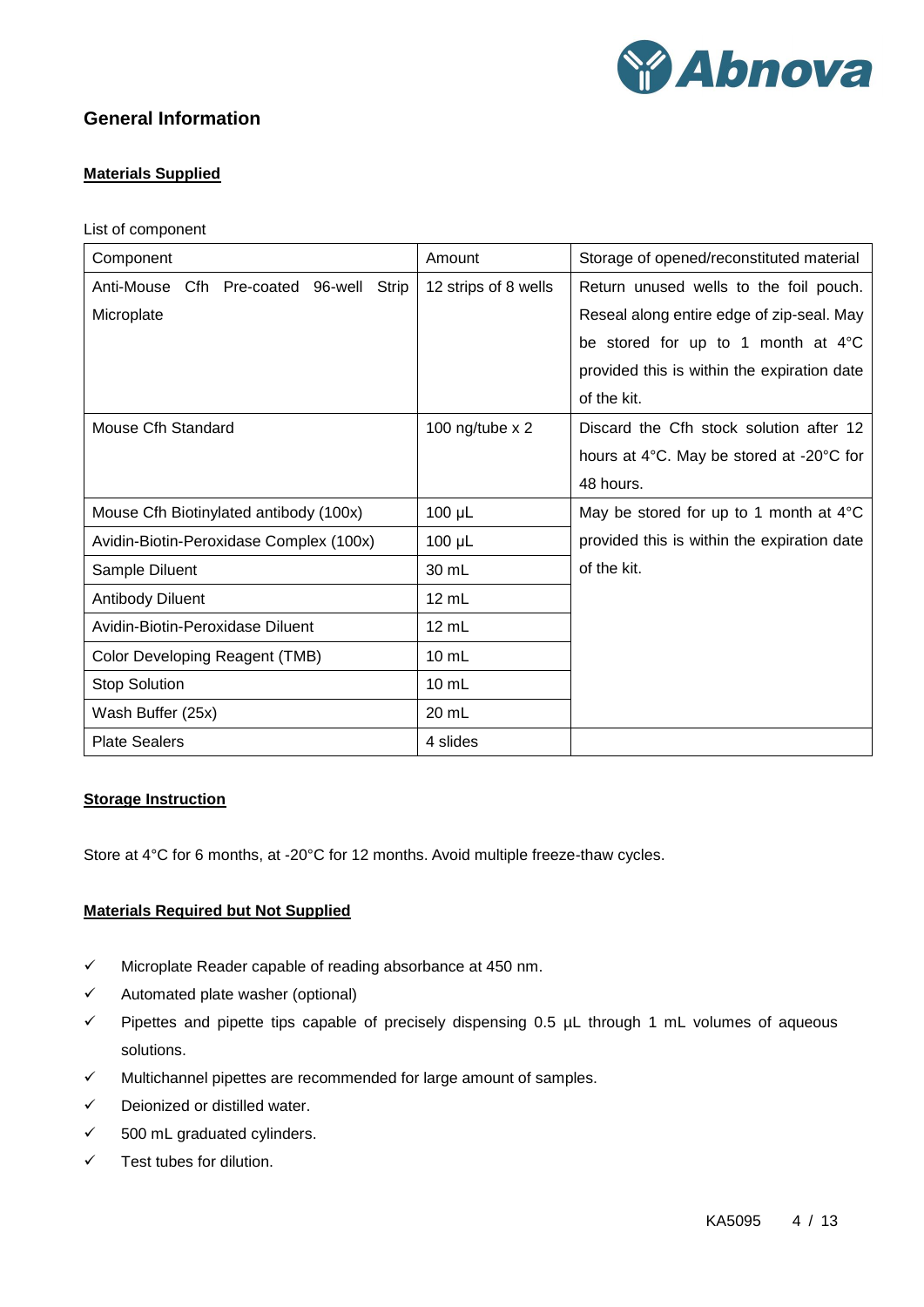

#### <span id="page-4-0"></span>**Precautions for Use**

This protocol must be read in its entirety before using this product. For research use only. Not for use in diagnostic procedures.

 $\checkmark$  Preparations Before Assay

Please read the following instructions before starting the experiment.

- 1. Read this manual in its entirety in order to minimize the chance of error.
- 2. Confirm that you have the appropriate non-supplied equipment available.
- 3. Confirm that the species, target antigen, and sensitivity of this kit are appropriate for your intended application.
- 4. Confirm that your samples have been prepared appropriately based upon recommendations (see Sample Preparation) and that you have sufficient sample volume for use in the assay.
- 5. When first using a kit, appropriate validation steps should be taken before using valuable samples. Confirm that the kit adequately detects the target antigen in your intended sample type(s) by running control samples.
- 6. If the concentration of target antigen within your samples is unknown, a preliminary experiment should be run using a control sample to determine the optimal sample dilution (see Sample Preparation).
- 7. To inspect the validity of experiment operation and the appropriateness of sample dilution proportion, pilot experiment using standards and a small number of samples is recommended.
- 8. Before using the Kit, spin tubes and bring down all components to the bottom of tubes.
- 9. Don't let 96-well plate dry, for dry plate will inactivate active components on plate.
- 10. Don't reuse tips and tubes to avoid cross contamination.
- 11. Avoid using the reagents from different batches together.
- 12. The kit should not be used beyond the expiration date on the kit label. Any variation in diluent, operator, pipetting technique, washing technique, incubation time or temperature, and kit age can cause variation in binding. Variations in sample collection, processing, and storage may cause sample value differences.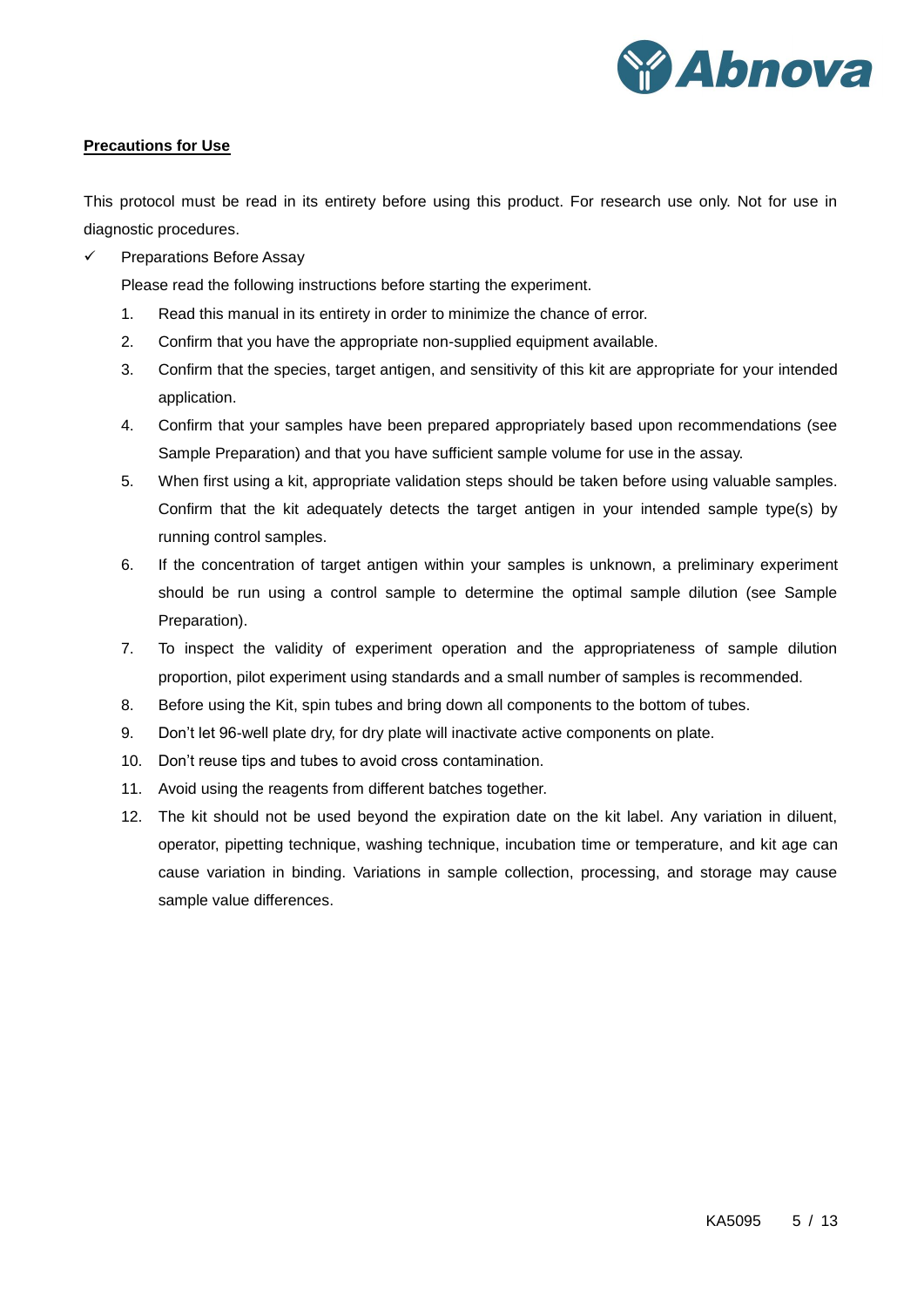

# <span id="page-5-1"></span><span id="page-5-0"></span>**Assay Protocol**

#### **Reagent Preparation**

- $\checkmark$  Bring all reagents to room temperature (18-25°C) prior to use. Please DO NOT equilibrate unused plate well strips to room temperature. They should be sealed and stored in the original packaging. The assay can also be done at room temperature however we recommend doing it at 37°C for best consistency with our QC results. Also, the TMB incubation time estimate (15-25 min) is based on incubation at 37°C.
	- Wash buffer

Prepare 500 mL of Working Wash Buffer by diluting the supplied 20 mL of Wash Buffer (25 x) with 480 mL of deionized or distilled water. If crystals have formed in the concentrate, warm to room temperature and mix it gently until crystals have completely dissolved.

- Biotinylated Anti-Mouse Cfh antibody It is recommended to prepare this reagent immediately prior to use by diluting the Mouse Cfh Biotinylated antibody (100x) 1:100 with Antibody Diluent. Prepare 100 µL by adding 1 µL of Biotinylated antibody (100x) to 99 µL of Antibody Diluent for each well. Mix gently and thoroughly and use within 2 hours of generation.
- Avidin-Biotin-Peroxidase Complex

It is recommended to prepare this reagent immediately prior to use by diluting the Avidin-Biotin-Peroxidase Complex (100x) 1:100 with Avidin-Biotin-Peroxidase Diluent. Prepare 100 µL by adding 1 µL of Avidin-Biotin-Peroxidase Complex (100x) to 99 µL of Avidin-Biotin-Peroxidase Diluent for each well. Mix gently and thoroughly and use within 2 hours of generation.

Mouse Cfh Standard

It is recommended that the standards be prepared no more than 2 hours prior to performing the experiment. Use one 100 ng of lyophilized Mouse Cfh standard for each experiment. Gently spin the vial prior to use. Reconstitute the standard to a stock concentration of 100 ng/mL using 1 mL of sample diluent. Allow the standard to sit for a minimum of 10 minutes with gentle agitation prior to making dilutions.

**Microplate** 

The included microplate is coated with capture antibodies and ready-to-use. It does not require additional washing or blocking. The unused well strips should be sealed and stored in the original packaging.

- Dilution of Mouse Cfh Standard
	- 1. Number tubes 1-8. Final Concentrations to be Tube  $# 1 50000$  pg/mL,  $#2 25000$  pg/mL,  $#3 10000$ 12500 pg/mL, #4 – 6250 pg/mL, #5 – 3125 pg/mL, #6 – 1562.5 pg/mL, #7 – 781.25 pg/mL, #8 – Sample Diluent serves as the zero standard (0 pg/mL).
	- 2. To generate standard #1, add 500 µL of the reconstituted standard stock solution of 100 ng/mL and 500 µL of sample diluent to tube #1 for a final volume of 1000 µL. Mix thoroughly.
	- 3. Add 300 µL of sample diluent to tubes # 2-7.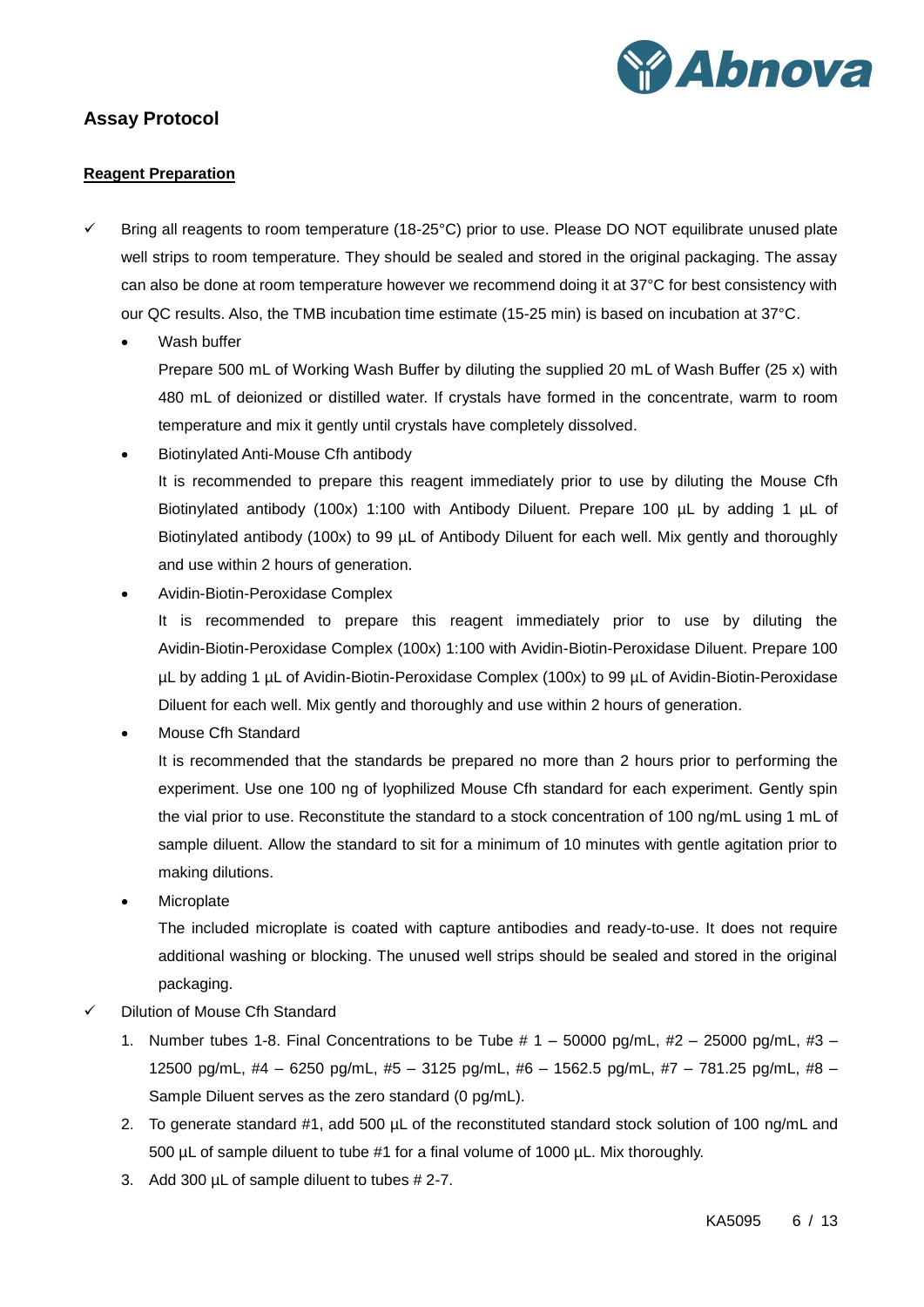

- 4. To generate standard #2, add 300 µL of standard #1 from tube #1 to tube #2 for a final volume of 600 µL. Mix thoroughly.
- 5. To generate standard #3, add 300 µL of standard #2 from tube #2 to tube #3 for a final volume of 600 µL. Mix thoroughly.
- 6. Continue the serial dilution for tube #4-7.

#### <span id="page-6-0"></span>**Sample Preparation**

 $\checkmark$  Sample Preparation and Storage

These sample collection instructions and storage conditions are intended as a general guideline and the sample stability has not been evaluated.

- Cell culture supernatants: Clear sample of particulates by centrifugation, assay immediately or store samples at -20°C.
- Serum: Use a serum separator tube (SST) and allow serum to clot at room temperature for about four hours. Then, centrifuge for 15 min at approximately 1,000 x g. assay immediately or store samples at -20°C.
- Plasma: Collect plasma using heparin or EDTA as an anticoagulant. Centrifuge for 15 min at approximately 1,000 x g. Assay immediately or store samples at -20°C. *\*Note: it is important to not use anticoagulants other than the ones described above to treat plasma for other anticoagulants could block the antibody binding site.*
- Cell lysates: Lyse the cells, make sure there are no visible cell sediments. Centrifuge cell lysates at approximately 10000 x g for 5 min. Collect the supernatant.
- *Sample Collection Notes*
	- *1. We recommend that samples are used immediately upon preparation.*
	- *2. Avoid repeated freeze/thaw cycles for all samples.*
	- *3. In the event that a sample type not listed above is intended to be used with the kit, it is recommended that the customer conduct validation experiments in order to be confident in the results.*
	- *4. Due to chemical interference, the use of tissue or cell extraction samples prepared by chemical lysis buffers may result in inaccurate results.*
	- *5. Due to factors including cell viability, cell number, or sampling time, samples from cell culture supernatant may not be detected by the kit.*
	- *6. Samples should be brought to room temperature (18-25°C) before performing the assay without the use of extra heating.*
	- *7. Sample concentrations should be predicted before being used in the assay. If the sample concentration is not within the range of the standard curve, users must determine the optimal sample dilutions for their particular experiments.*
	- *8. Abnova is responsible for the quality and performance of the kit components but is NOT responsible for the performance of customer supplied samples used with the kit.*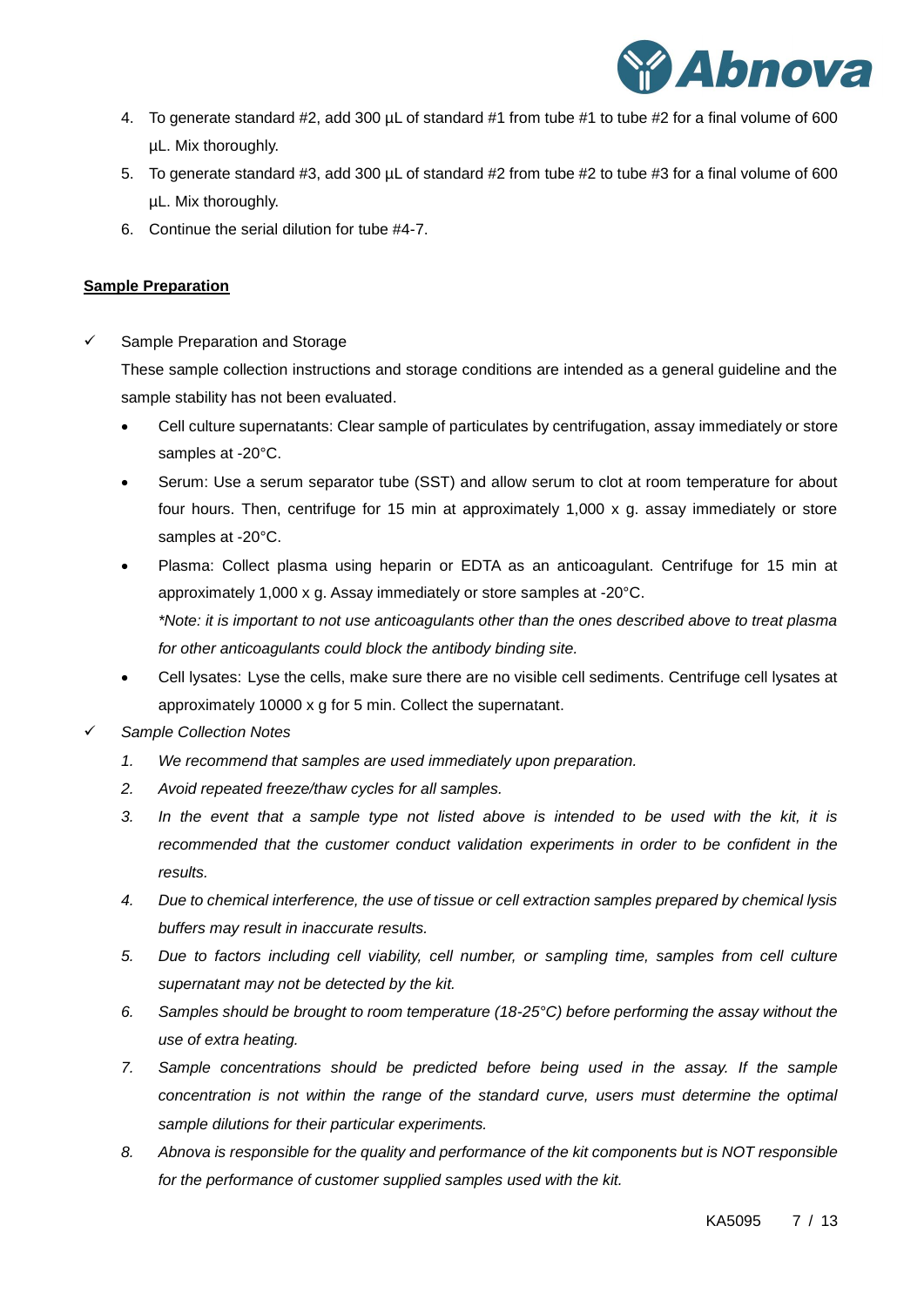

#### $\checkmark$  Sample Dilution Guideline

The user needs to estimate the concentration of the target protein in the sample and use an appropriate dilution factor so that the diluted target protein concentration falls in the range of O.D. values of the standard curve. Dilute the sample using provided diluent buffer. Pilot tests using a dilution series of each sample type is necessary. The sample must be mixed thoroughly with Sample Diluent.

#### <span id="page-7-0"></span>**Assay Procedure**

It is recommended that all reagents and materials be equilibrated to room temperature (18-25°C) prior to the experiment (see Reagent Preparation if you have missed this information).

- 1. Prepare all reagents and working standards as directed previously.
- 2. Remove excess microplate strips from the plate frame and seal and store them in the original packaging.
- 3. Add 100 µL of the standard, samples, or control per well. Add 100 µL of the Sample Diluent into the zero well. At least two replicates of each standard, sample, or control is recommended.
- 4. Cover with the plate sealer provided and incubate for 120 minutes at room temperature (or 90 min. at 37  $^{\circ}$ C).
- 5. Remove the cover and discard the liquid in the wells into an appropriate waste receptacle. Invert the plate on the benchtop onto a paper towel and tap the plate to gently blot any remaining liquid. It is recommended that the wells are not allowed to completely dry at any time.
- 6. Add 100 µL of the prepared 1x Biotinylated Anti-Mouse Cfh antibody to each well.
- 7. Cover with a plate sealer and incubate for 90 minutes at room temperature (or 60 minutes at 37°C).
- 8. Wash the plate 3 times with the 1x wash buffer:
	- a. Discard the liquid in the wells into an appropriate waste receptacle. Then, invert the plate on the benchtop onto a paper towel and tap the plate to gently blot any remaining liquid. It is recommended that the wells are not allowed to completely dry at any time.
	- b. Add 300 µL of the 1x wash buffer to each assay well. (For cleaner background incubate for 60 seconds between each wash).
	- c. Repeat steps a-b 2 additional times.
	- d. Discard the wash buffer in the wells into an appropriate waste receptacle. Then, invert the plate on the benchtop onto a paper towel and tap the plate to gently blot any remaining liquid.
- 9. Add 100 µL of the prepared 1x Avidin-Biotin-Peroxidase Complex into each well. Cover with the plate sealer provided and incubate for 40 minutes at RT (or 30 minutes at 37°C).
- 10. Wash the plate 5 times with the 1x wash buffer:
	- a. Discard the liquid in the wells into an appropriate waste receptacle. Then, invert the plate on the benchtop onto a paper towel and tap the plate to gently blot any remaining liquid. It is recommended that the wells are not allowed to completely dry at any time.
	- b. Add 300 uL of the 1x wash buffer to each assay well. (For cleaner background incubate for 60 seconds between each wash).
	- c. Repeat steps a-b 4 additional times.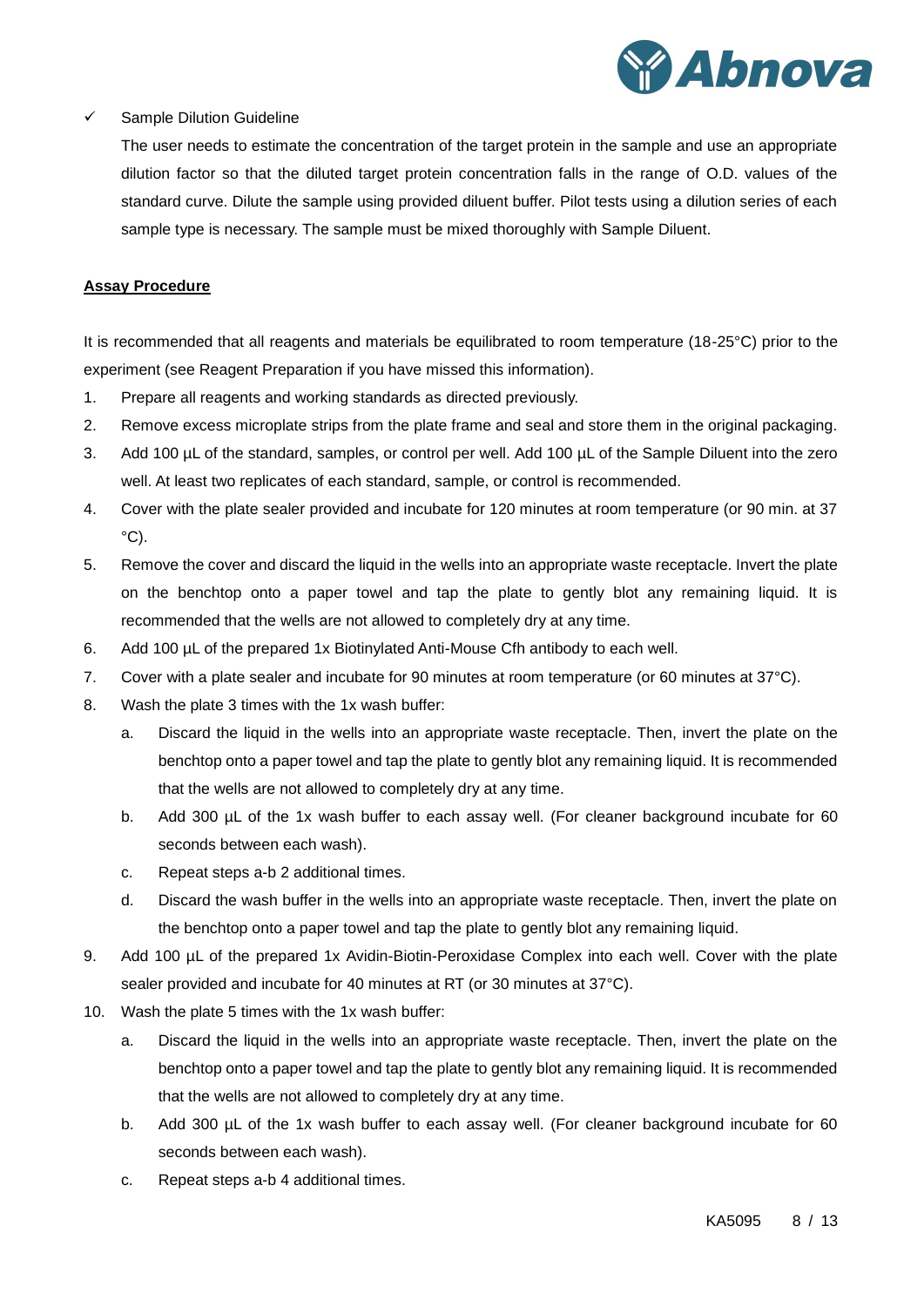

- d. Discard the wash buffer in the wells into an appropriate waste receptacle. Then, invert the plate on the benchtop onto a paper towel and tap the plate to gently blot any remaining liquid.
- 11. Add 90 µL of Color Developing Reagent to each well. Cover with the plate sealer provided and incubate in the dark for 30 minutes at RT (or 15-25 minutes at 37°C). (The optimal incubation time must be empirically determined. A guideline to look for is blue shading the top four standard wells, while the remaining standards remain clear.)
- 12. Add 100 µL of Stop Solution to each well. The color should immediately change to yellow.
- 13. Within 30 minutes of stopping the reaction, the O.D. absorbance should be read with a microplate reader at 450 nm.
- *Assay protocol Notes*
	- *1. Solutions: To avoid cross-contamination, change pipette tips between additions of each standard, between sample additions, and between reagent additions. Also, use separate reservoirs for each reagent.*
	- *2. Applying Solutions: All solutions should be added to the bottom of the ELISA plate well. Avoid touching the inside wall of the well. Avoid foaming when possible.*
	- *3. Assay Timing: The interval between adding samples to the first and last wells should be minimized. Delays will increase the incubation time differential between wells, which will significantly affect the experimental accuracy and repeatability. For each step in the procedure, total dispensing time for addition of reagents or samples should not exceed 10 minutes.*
	- *4. Incubation: To prevent evaporation and ensure accurate results, proper adhesion of plate sealers during incubation steps is necessary. Do not allow wells to sit uncovered for extended periods of*  time between incubation steps. Do not let wells dry out at any time during the assay. Strictly observe *the recommended incubation times and temperatures.*
	- *5. Washing: Proper washing procedure is critical. Insufficient washing will result in poor precision and falsely elevated absorbance readings. Residual liquid in the reaction wells should be patted dry against absorbent paper during the washing process. Do not put absorbent paper directly into the reaction wells.*
	- *6. Controlling Substrate Reaction Time: After the addition of the TMB Substrate, periodically monitor the color development. Stop color development before the color becomes too deep by adding Stop Solution. The excessively strong color will result in inaccurate absorbance readings.*
	- *7. Reading: The microplate reader should be preheated and programmed prior to use. Prior to taking O.D. readings, remove any residual liquid or fingerprints from the underside of the plate and confirm that there are no bubbles in the wells.*
	- *8. Reaction Time Control: Control reaction time should be strictly followed as outlined.*
	- *9. Stop Solution: The Stop Solution contains an acid, therefore proper precautions should be taken during its use, such as protection of the eyes, hands, face, and clothing.*
	- *10. To minimize the external influence on the assay performance, operational procedures and lab conditions (such as room temperature, humidity, incubator temperature) should be strictly controlled. It is also strongly suggested that the whole assay is performed by the same operator from the*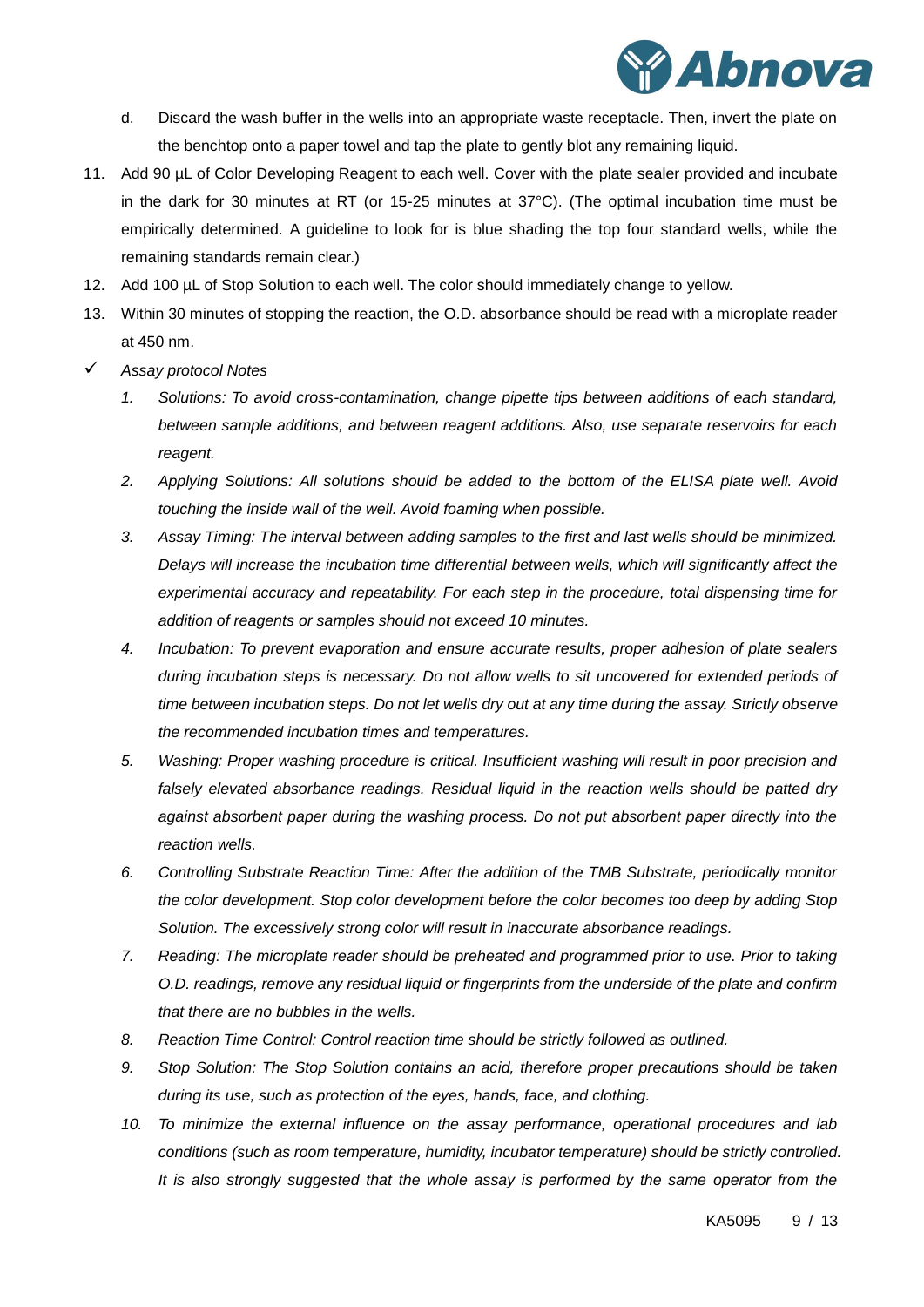

*beginning to the end.*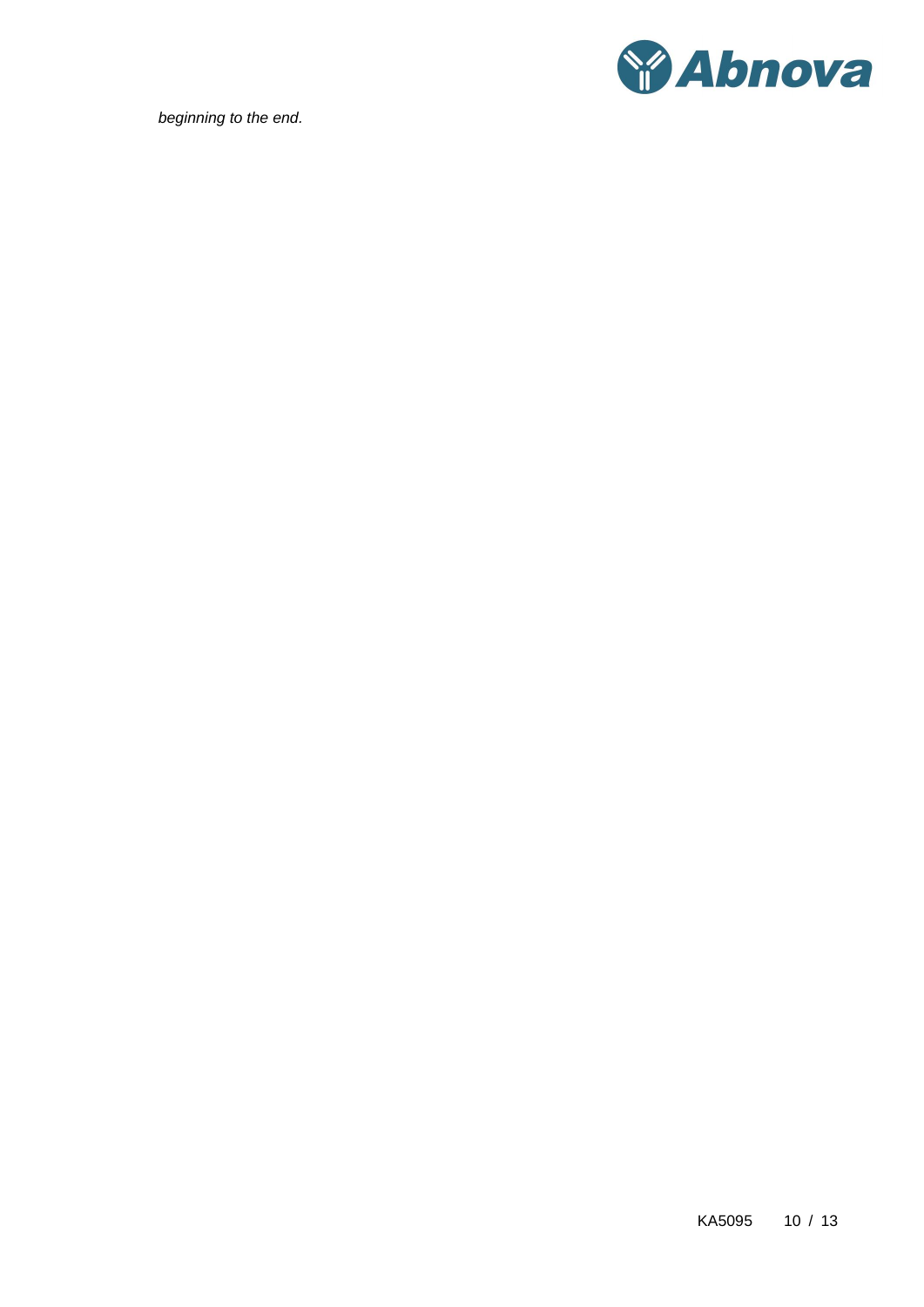

# <span id="page-10-1"></span><span id="page-10-0"></span>**Data Analysis**

#### **Calculation of Results**

Average the duplicate readings for each standard, sample, and control. Subtract the average zero standard O.D. reading.

It is recommended that a standard curve be created using computer software to generate a four parameter logistic (4-PL) curve-fit. A free program capable of generating a four parameter logistic (4-PL) curve-fit can be found online at: www.myassays.com/four-parameter-logisticcurve.assay.

Alternatively, plot the mean absorbance for each standard against the concentration. The measured concentration in the sample can be interpolated by using linear regression of each average relative OD against the standard curve generated using curve fitting software. This will generate an adequate but less precise fit of the data.

For diluted samples, the concentration reading from the standard curve must be multiplied by the dilution factor.

 $\checkmark$  The Cfh (Mouse) ELISA Kit Standard Curve Example

The highest O.D. value might be higher or lower than in the example. The experiment result is statistically significant if the highest O.D. value is no less than 1.0.

| Concentration (ng/mL) |       | 0.78  | .56   | 240<br>ے ا. اب | 6.25  | 12.5 | つに<br>້ | ວບ   |
|-----------------------|-------|-------|-------|----------------|-------|------|---------|------|
| U.U                   | 0.001 | 0.215 | 0.332 | J.578          | 0.971 | .289 | .609    | .938 |





A standard curve is provided for demonstration only. A standard curve should be generated for each set of samples assayed.

#### <span id="page-10-2"></span>**Performance Characteristics**

- $\checkmark$  Detection Range: 0.78 ng/mL-50 ng/mL
- $\checkmark$  Sensitivity: < 20 pg/mL

\* The sensitivity or the minimum detectable dose (MDD) is the lower limit of target protein that can be detected by the kit. It is determined by adding two standard deviations to the mean O.D. value of twenty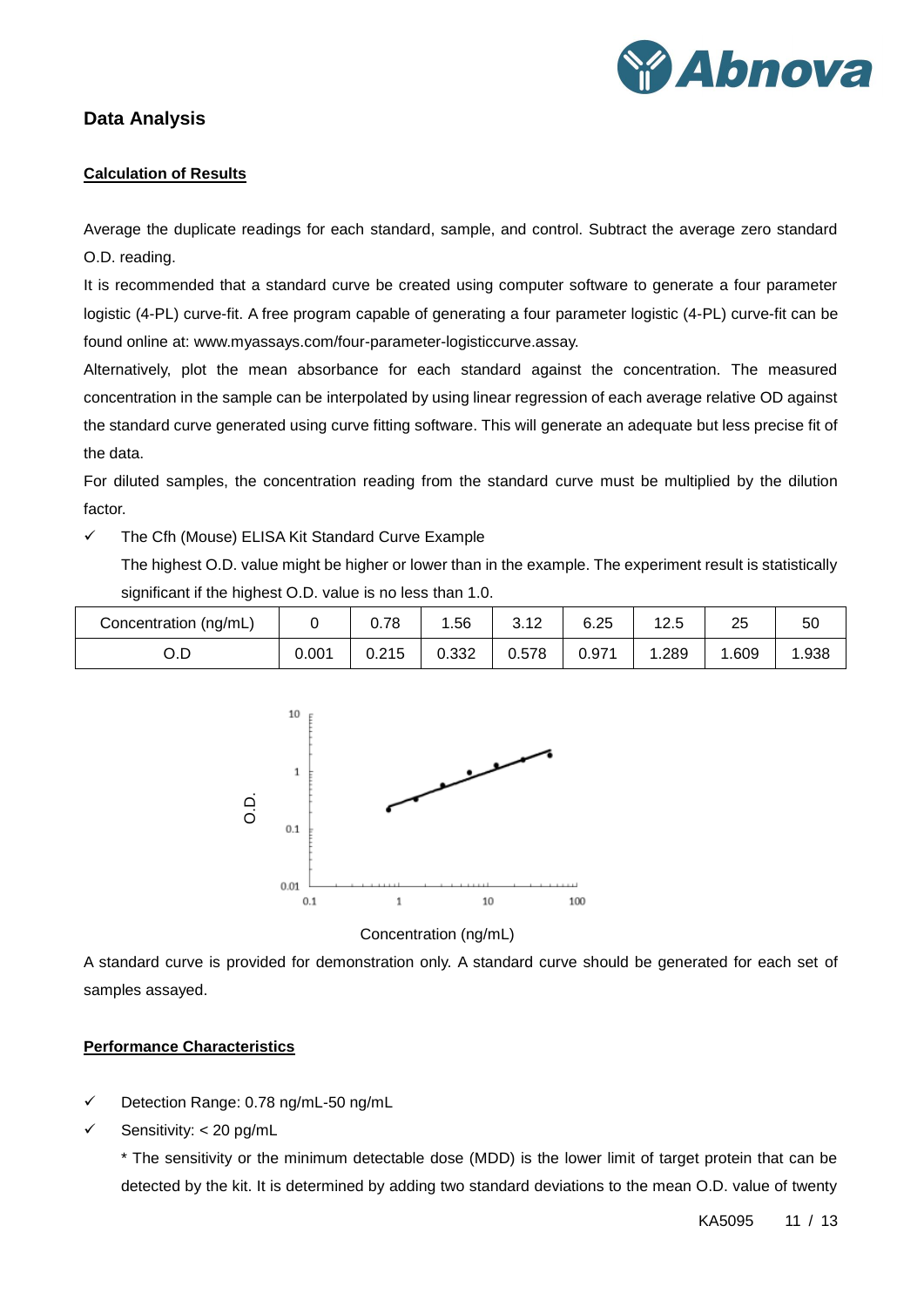

(20) blank wells and calculating the corresponding concentration.

- $\checkmark$  Specificity: Natural and recombinant Mouse Cfh
- $\checkmark$  Cross-reactivity: This kit is for the detection of Mouse Cfh. No significant cross-reactivity or interference between Cfh and its analogs was observed. This claim is limited by existing techniques therefore cross-reactivity may exist with untested analogs.
- $\checkmark$  Intra/Inter Assay Variability
- Intra-Assay Precision (Precision within an assay) Three samples of known concentration were tested on one plate to assess intra-assay precision.
- Inter-Assay Precision (Precision across assays)

Three samples of known concentration were tested in separate assays to assess inter-assay precision

|                           |        | Intra-Assay Precision |         | <b>Inter-Assay Precision</b> |        |         |  |
|---------------------------|--------|-----------------------|---------|------------------------------|--------|---------|--|
| Sample                    |        | 2                     | 3       |                              | 2      | 3       |  |
| n                         | 16     | 16                    | 16      | 24                           | 24     | 24      |  |
| Mean (pg/mL)              | 1657   | 6025                  | 19536   | 1601                         | 5467   | 19303   |  |
| <b>Standard Deviation</b> | 120.96 | 343.42                | 1133.08 | 124.87                       | 371.75 | 1351.21 |  |
| CV(%)                     | 7.3%   | 5.7%                  | 5.8%    | 7.8%                         | 6.8%   | 7%      |  |

#### $\checkmark$  Reproducibility

To assay reproducibility, three samples with differing target protein concentrations were assayed using four different lots.

| Lots     | ∟ot1    | Lot <sub>2</sub> | Lot3    | Lot4    | Mean    | Standard  | CV(%) |
|----------|---------|------------------|---------|---------|---------|-----------|-------|
|          | (pg/mL) | (pg/mL)          | (pg/mL) | (pg/mL) | (pg/mL) | Deviation |       |
| Sample 1 | 1657    | 1662             | 1609    | 1498    | 1606    | 65.97     | 4.1%  |
| Sample 2 | 6025    | 6672             | 6459    | 5668    | 6206    | 388.38    | 6.2%  |
| Sample 3 | 19536   | 22857            | 19293   | 22922   | 21152   | 1739.77   | 8.2%  |

\*number of samples for each test n=16.